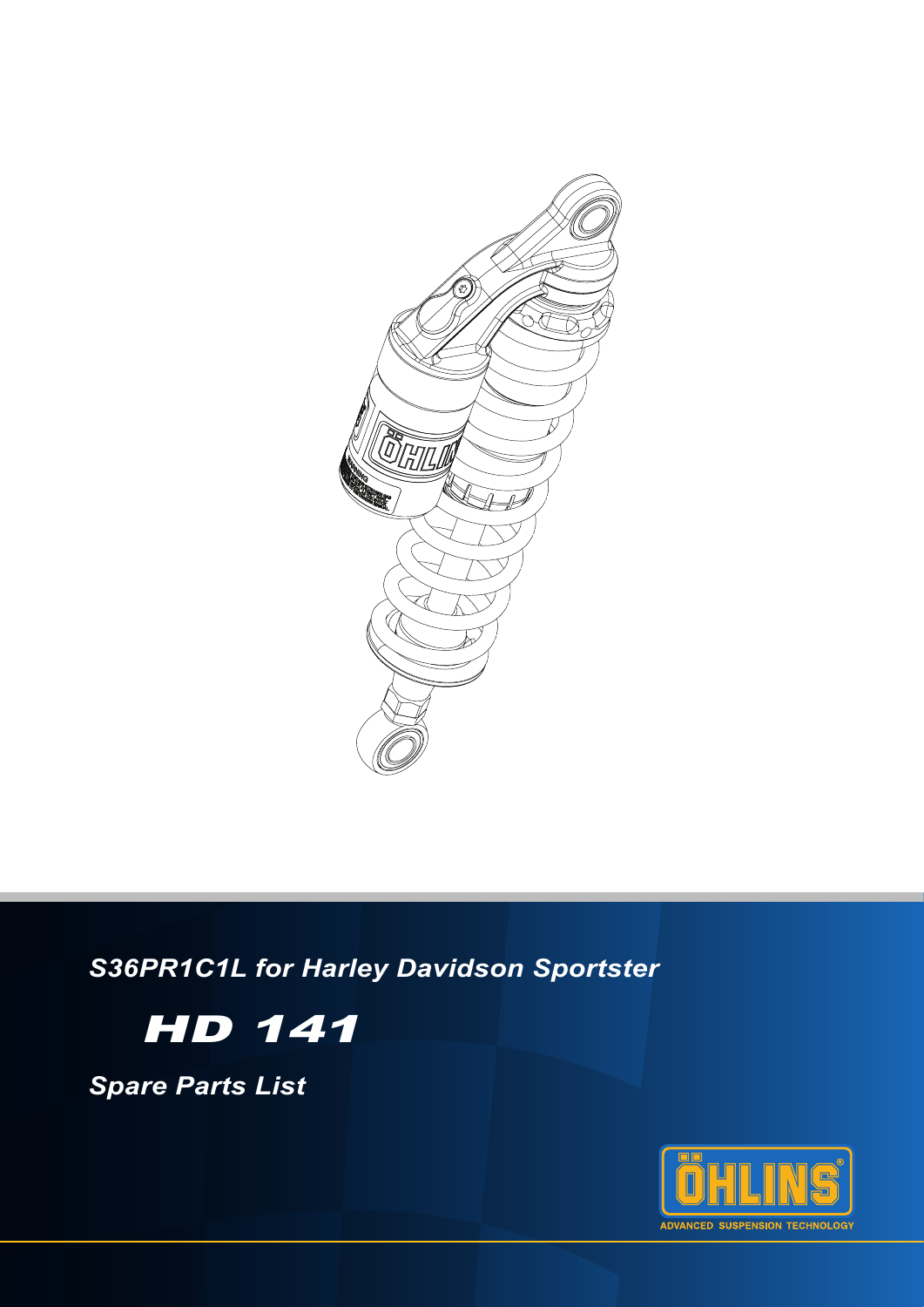## **SAFETY PRECAUTIONS**

## **General Warnings**

## **Note!**

The shock absorber/front fork/steering damper is an important part of the vehicle and will affect the stability.

## **Note!**

Read and ensure you understand the information in this manual and other technical documents provided by Öhlins, before using the product.

#### **Note!**

Öhlins Racing AB can not be held responsible for any damage to the shock absorber/front fork/steering damper, vehicle, other property or injury to persons, if the instructions for mounting, usage and maintenance are not followed exactly.

### **Warning!**

After installing the Öhlins product, take a test ride at low speed to ensure your vehicle has maintained stability.

## **Warning!**

If the suspension makes an abnormal noise, or the function is irregular, or if you notice any leakage from the product, stop the vehicle immediately and return the product to an Öhlins Service Centre.

### **Warning!**

The product warranty shall only apply if the product has been operated and maintained in accordance with recommendations in this manual. If you have any questions regarding usage, service, inspection and/or maintenance please contact Öhlins.

## **Note!**

When working with the Öhlins product, always read the Vehicle Service Manual.

## **Product Specific Warnings**

#### **Warning!**

This product was developed and designed exclusively for a specific vehicle model and shall only be installed on the intended vehicle model in its original condition as delivered from the vehicle manufacturer.

#### **Warning!**

This product contains pressurized nitrogen gas  $(N<sub>2</sub>)$ . Do not open, service or modify this product without proper education (authorized Öhlins dealer/distributor) and proper tools.

## Safety Symbols

In this manual, mounting instructions and other technical documents, important information concerning safety is distinguished by the following symbols:

## $\triangle$

The Safety Alert Symbol means: Warning! Your safety is involved.

#### **Warning!**

The Warning Symbol means: Failure to follow warning instructions can result in severe or fatal injury to anyone working with, inspecting or using the shock absorber, or to bystanders.

## **Caution!**

The Caution Symbol means: Special precautions must be taken to avoid damage to the shock absorber.

#### **Note!**

The Note Symbol indicates information that is important regarding procedures.

© Öhlins Racing AB. All rights reserved. Any reprinting or unauthorized use without the written permission of Öhlins Racing AB is prohibited.

## **TABLE OF CONTENTS**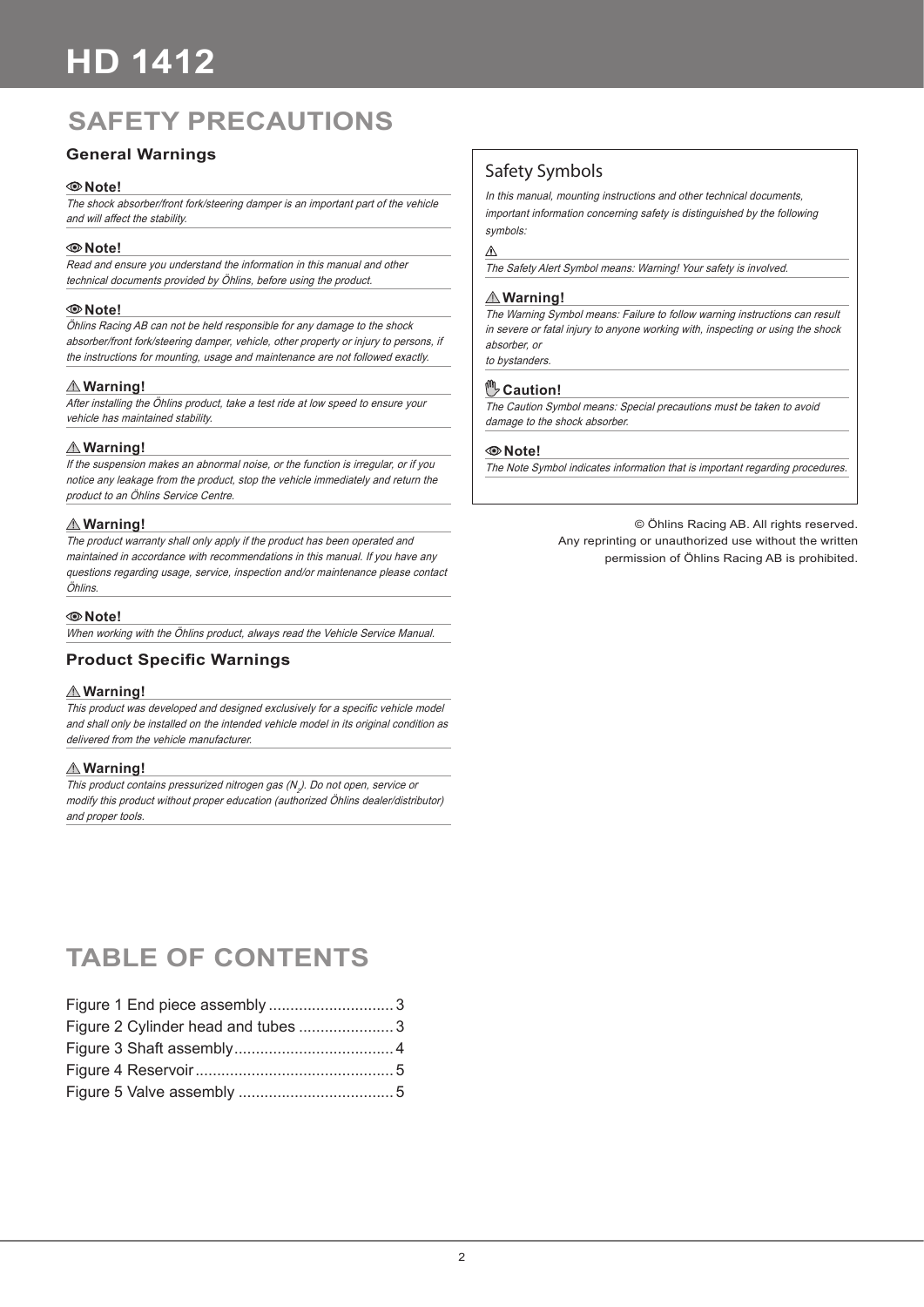**Figure 1 End piece assembly**



| <b>Pos</b> |          |              | Part no   Pcs   Description | <b>Notes</b> |
|------------|----------|--------------|-----------------------------|--------------|
| $1 - 1$    | 04058-01 |              | Shaft extension             |              |
| $1 - 2$    | 03059-01 |              | <b>Nut</b>                  |              |
| $1 - 3$    | 03061-12 | -1           | End eye                     |              |
| $1 - 4$    | 60124-17 | $\mathbf{1}$ | Rubber bush                 |              |

## **Figure 2 Cylinder head and tubes**



| Pos      | Part no  | Pcs          | <b>Description</b> | <b>Notes</b> |
|----------|----------|--------------|--------------------|--------------|
| $2 - 1$  | 00303-13 | 1            | Cylinder head      |              |
| $2 - 2$  | 60124-17 | $\mathbf{1}$ | Rubber bushing     |              |
| $2 - 3$  | 00438-33 | 1            | O-ring             |              |
| $2 - 4$  | 00382-07 | $\mathbf{1}$ | Screw              |              |
| $2 - 5$  | 00338-02 | 1            | O-ring             |              |
| $2 - 6$  | 67300-13 | $\mathbf{1}$ | Cylinder tube      |              |
| $2 - 7$  | 03251-02 | 1            | Spring platform    |              |
| $2 - 8$  | 05410-02 | $\mathbf{1}$ | Stop screw         |              |
| $2 - 9$  | 00417-02 | 1            | Support sleeve     |              |
| $2 - 10$ | 60480-02 | $\mathbf{1}$ | Spring yellow      |              |
| $2 - 11$ | 00116-07 | 1            | Spring clip        |              |
| $2 - 11$ | 00116-07 | $\mathbf{1}$ | Spring clip        |              |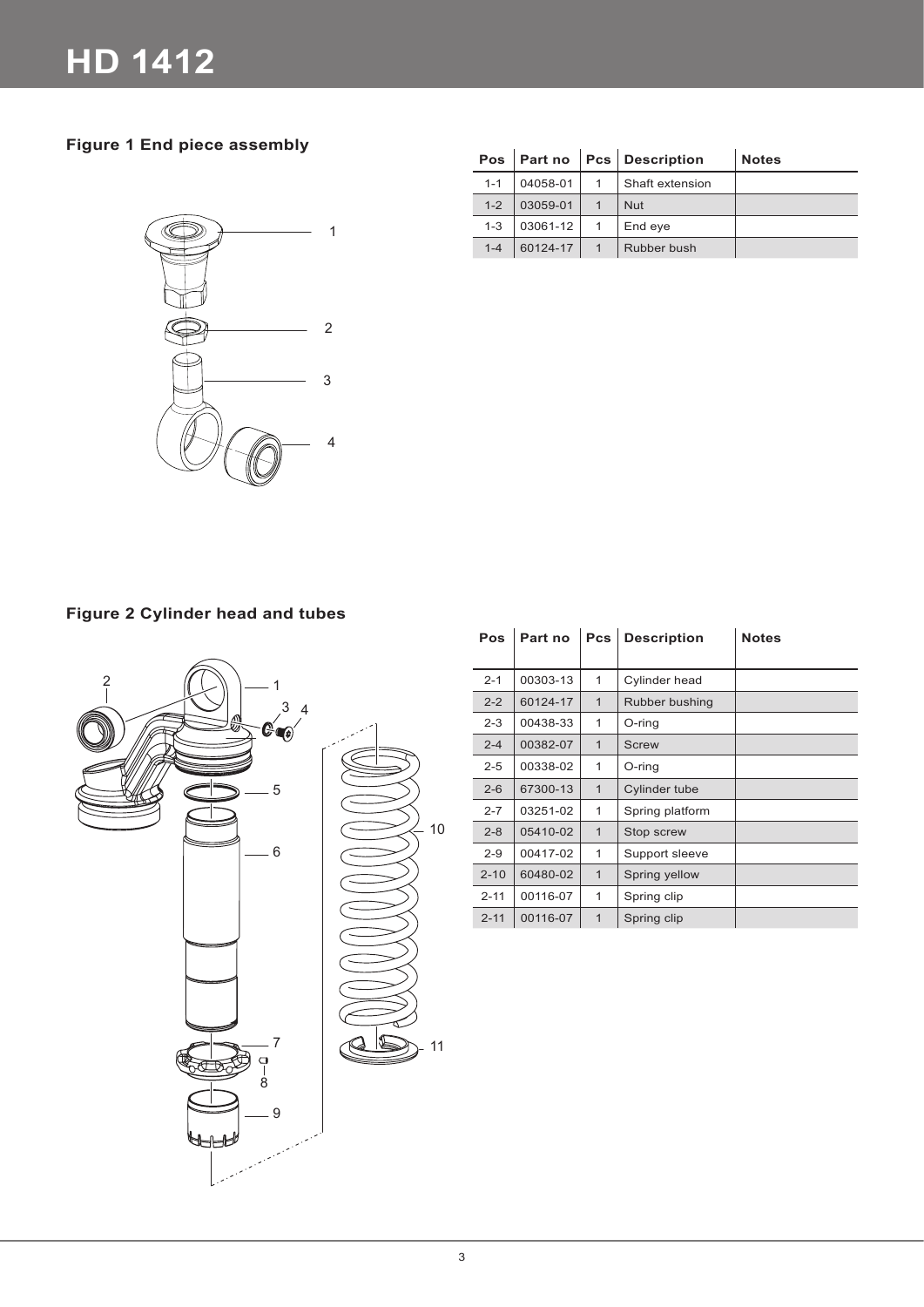## **Figure 3 Shaft assembly**



10



| <b>Pos</b> | Part no  | Pcs            | <b>Description</b> | <b>Notes</b>   |
|------------|----------|----------------|--------------------|----------------|
| $3 - 1$    | 00539-01 | 1              | Lock nut           |                |
| $3 - 2$    | 00578-01 | $\overline{2}$ | Washer             |                |
| $3 - 3$    | 00519-07 | 1              | Valve stop         |                |
| $3 - 4$    |          |                | Shim stack         | See spec. card |
| $3 - 5$    | 03377-40 | 1              | Piston             |                |
| $3-6$      | 03078-01 | $\mathbf{1}$   | Piston ring        |                |
| $3 - 7$    |          |                | Shim stack         | See spec. card |
| $3 - 8$    | 03068-01 | $\mathbf{1}$   | Valve stop         |                |
| $3-9$      | 00436-01 | 1              | Circlip valve stop |                |
| $3 - 10$   | 03164-08 | $\mathbf{1}$   | Seal head aasy.    |                |
| $3 - 11$   | 03269-02 | 1              | Spacer             |                |
| $3 - 12$   | 03067-02 | 1              | Stop rubber        |                |
| $3 - 13$   | 04752-02 | 1              | Washer             |                |
| $3 - 14$   | 04717-02 | 1              | Seal               |                |
| $3 - 15$   | 01032-09 | 1              | Back up ring       |                |
| $3 - 16$   | 04729-02 | $\mathbf{1}$   | Shim               |                |
| $3 - 17$   | 63064-03 | 1              | Seal head          |                |
| $3 - 18$   | 00338-09 | 1              | O-ring             |                |
| $3 - 19$   | 01056-12 | 1              | <b>Bushing</b>     |                |
| $3 - 20$   | 03070-05 | $\mathbf{1}$   | Scraper            |                |
| $3 - 21$   | 00128-01 | 1              | Circlip            |                |
| $3 - 22$   | 63065-02 | 1              | End cap            |                |
| $3 - 23$   | 60160-07 | 1              | Shaft jet          |                |
| $3 - 24$   | 01055-03 | 1              | Adjustment valve   |                |
| $3 - 25$   | 00338-14 | 1              | O-ring             |                |
| $3 - 26$   | 03062-20 | $\mathbf{1}$   | Shaft              |                |
| $3 - 27$   | 03063-01 | 1              | Bump rubber        |                |

4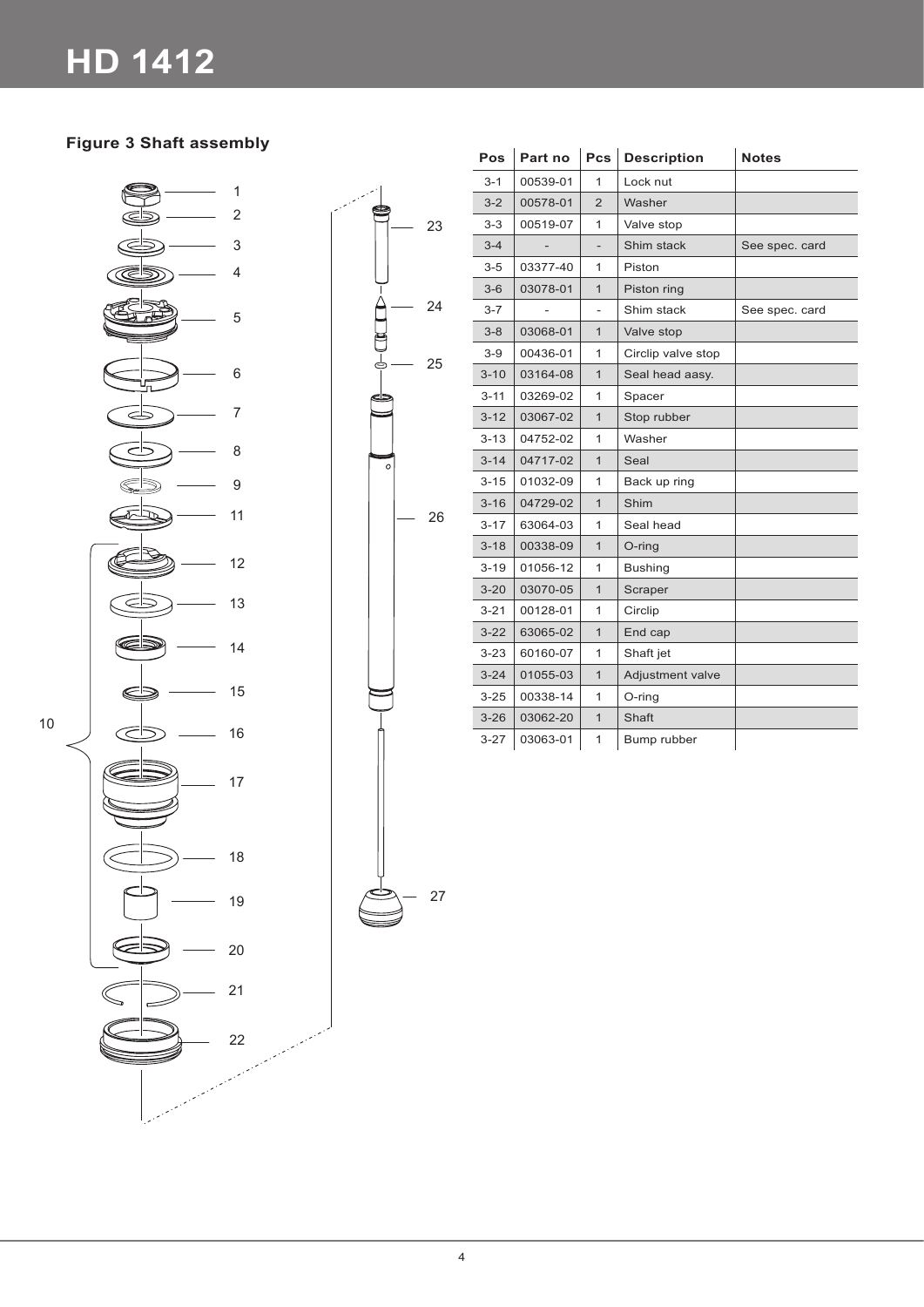# **HD 1412**

## **Figure 4 Reservoir**



| Pos      | Part no  | <b>Pcs</b>   | <b>Description</b>     | <b>Notes</b> |
|----------|----------|--------------|------------------------|--------------|
| $4 - 1$  | 00338-24 | 1            | O-ring                 |              |
| $4 - 2$  | 00302-02 | $\mathbf{1}$ | Reservoir              |              |
| $4 - 3$  | 00196-01 | 1            | <b>Sticker Warning</b> |              |
| $4 - 4$  | 60191-01 | $\mathbf{1}$ | Sticker Öhlins         |              |
| $4 - 5$  | 00338-26 | 1            | O-ring                 |              |
| $4 - 6$  | 00305-01 | $\mathbf{1}$ | Reservoir piston       |              |
| $4 - 7$  | 00340-01 | 1            | Teflon band            |              |
| $4 - 8$  | 00161-83 | $\mathbf{1}$ | Reservoir top assy     |              |
| $4 - 9$  | 00338-04 | 1            | O-ring                 |              |
| $4 - 10$ | 00604-01 | $\mathbf{1}$ | Rubber valve           |              |
| $4 - 11$ | 00561-03 | 1            | Reservoir end          |              |
| $4 - 12$ | 00338-59 | $\mathbf{1}$ | O-ring                 |              |
| $4 - 13$ | 01050-01 | 1            | Screw                  |              |
| $4 - 14$ | 00329-01 | $\mathbf{1}$ | Circlip                |              |